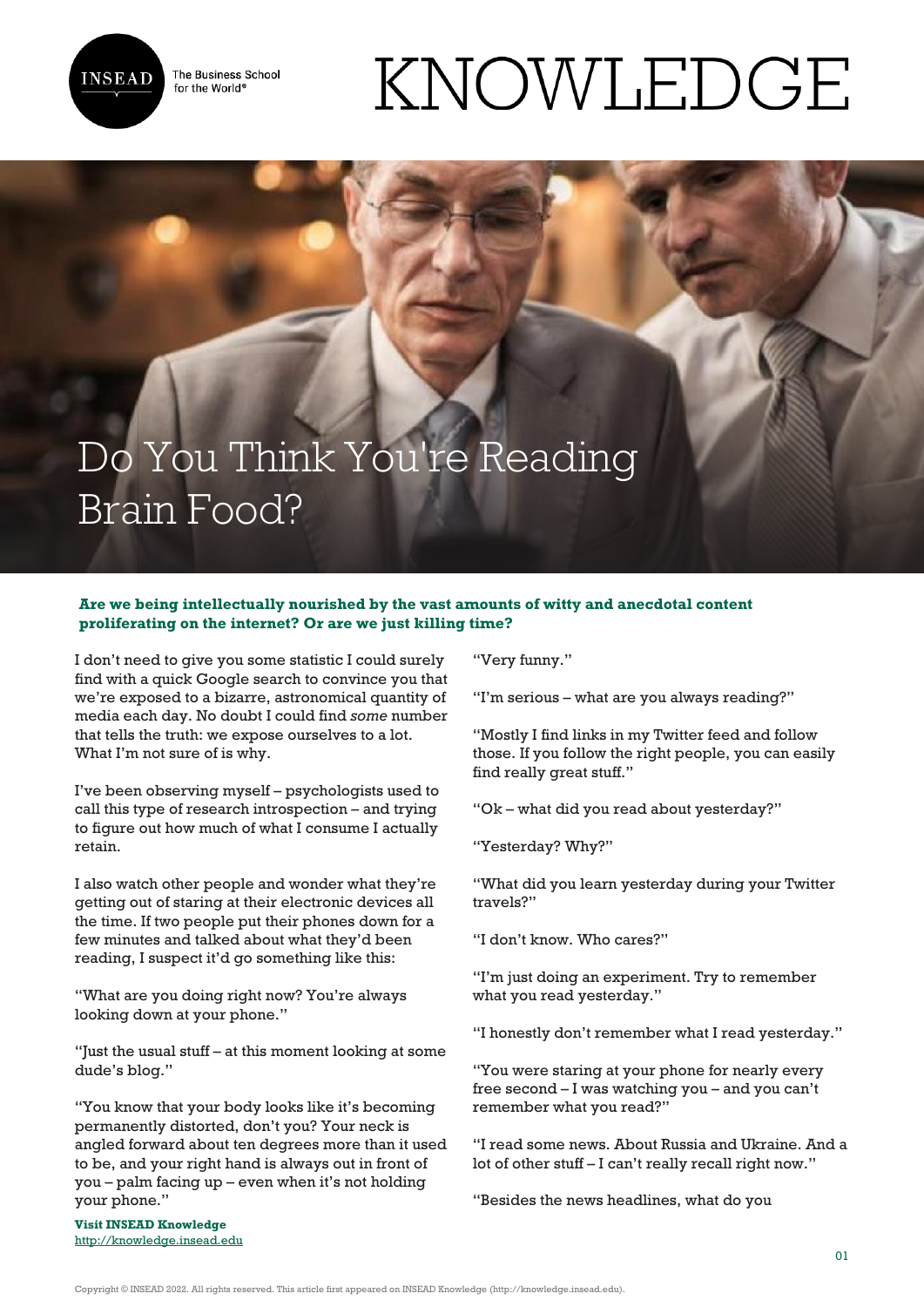remember from the past week? I mean of the stuff that you read when you've been mesmerised by your phone."

"I don't know, but your experiment is annoying. I'll remember that."

"Did you hear the story about the Ukrainian guy in Crimea who gave a Russian soldier a cigarette?"

"I don't think so."

"The guy was watching a group of Russian soldiers and just having a cigarette by himself when one of the soldiers approached him and asked if he could bum a smoke. The guy pulled out his pack, gave the soldier one, and said, "Be careful these things can kill you." The soldier responded, "Then I'd better not because that might lead to war, and both of us might get killed." Apparently, they both started laughing so hysterically that the soldier's commanding officer came over to see what was going on. It seems he didn't find their little joke so funny, and broke up the smoke break."

"What'd he do?"

"He just told the soldier to go back to where he was before and keep quiet."

"What about the Ukrainian guy?"

"I don't know. Nothing, I guess."

"Do you think there will be war?"

"How can I know? I don't have a clue, but I obviously hope not."

"Do you think a soldier asking for a cigarette could actually lead to a war? I don't mean because the cigarette kills him. Obviously, it wouldn't. But what if the Ukrainian guy had said "no", and the situation had somehow escalated?"

"Anything can happen."

"It's like the First World War. Besides some history nerds, I don't think I know anyone who really understands what caused that war. A lot of people know that some Archduke of Austria was assassinated somewhere in the Balkans, and that somehow that got the ball rolling. That seems to be pretty much what most people I know say when I "experiment" on them."

"Yeah, that's about all I know too. It just seems crazy that one guy getting shot resulted in that enormous mess."

"Surely it wasn't really so simple."

**Visit INSEAD Knowledge** <http://knowledge.insead.edu> "Surely."

"But even though most people can't recall the details, they do remember the basic story about the Archduke's assassination leading to the war to end all wars."

"What if tomorrow you read that war broke out because a soldier tried to bum a smoke – would you remember that the next day?"

"I'm pretty sure I would."

"Why's that?"

"Well, I'm pretty sure I'd remember why the next world war started."

"What if the cigarette-bumming incident didn't lead to war? What if it just led to, well, nothing? Would you be more likely to remember that or some socalled expert's analysis you read on your phone there?"

"Probably the dumb cigarette story."

"Help me out: if you don't remember nearly anything you read, why are you always hunched over your phone reading and destroying your posture? What's the point?"

"I just like to read, I guess. It keeps me occupied, distracts me. What else is there to do?"

"One more experiment: this time a thought experiment. If you were one of the people writing that stuff you're always reading, how would you feel if you found out that almost no one remembered what you wrote?"

"I don't know – probably not great."

"Did you hear that the soldier and the Ukrainian guy are now Facebook friends? Someone took a picture of them talking, posted it on Facebook, and they were then connected by a series of friends who put names to faces. You'll probably see the picture in your feed – it's gone viral already."

"I didn't hear about that."

"I bet you'll remember the incident tomorrow."

"Yeah, anecdotes – even little silly ones – seem to stick more than most of the other stuff I read. Maybe if some of the bloggers paid attention to that fact, I'd perform a little better in your first experiment."

"You can't stay off your phone for five minutes, can you? What are you reading now?"

Copyright © INSEAD 2022. All rights reserved. This article first appeared on INSEAD Knowledge (http://knowledge.insead.edu).